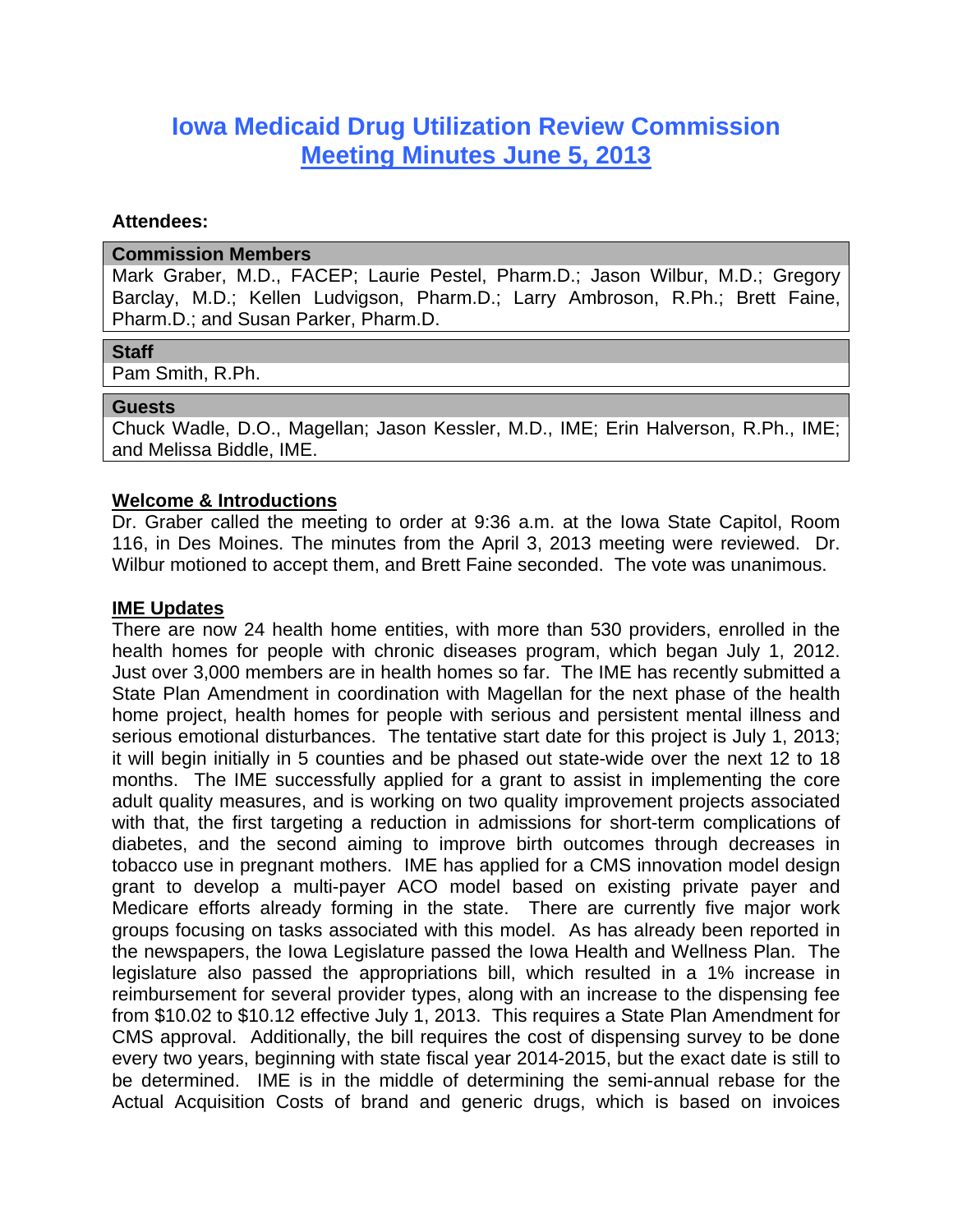obtained from pharmacies in April, and hopes to implement the rate changes within the next week or two. These will be posted to the website, and also sent to the listserv, and hopefully included in an informational letter as well. Dr. Brian Couse from Red Oak will be filling the open physician position on the DUR Commission, effective July 1, 2013.

# **Prevalence Report Summary**

Statistics from March though April 2013 were discussed, including: cost per user (\$243.41), number of total prescriptions dispensed (a decrease of 2.2% compared to the previous reporting period), average cost per prescription (\$57.10), and generic utilization (84.2%). The total paid amount decreased by 4.2% from the previous reporting period. There were 152,103 unique users, which is 5.9% less than the total for January and February. Lists of the top 20 therapeutic classes were provided. Atypical Antipsychotics were the most expensive (though the percentage of the budget is decreasing due to release of multiple generics), and Stimulants-Amphetamines-Long-Acting came in second. SSRIs had the highest prescription count, and Anticonvulsants came in second. The top 100 drugs were also reviewed. The ten most expensive medications were: Abilify, Vyvanse, methylphenidate hcl er, Focalin XR, Synagis, Adderall XR, Cymbalta, Advate, Advair Diskus, and Strattera.

# **Case Studies**

Pam Smith presented 4 case studies. Recommendations by commissioners from these four examples resulted in annualized total savings of \$1612.60 pre-rebate (state and federal).

## **Public Comment**

Nancy Bell from Pfizer spoke about Janus Kinase Inhibitors. Rachel Anhorn from Boehringer-Ingelheim spoke about *Pradaxa*. Jerry Clewell from Abbvie spoke about *Humira*.

## **Prior Authorization**

*Oral Constipation Agents:* The Commission reviewed the prior authorization criteria as follows:

*Prior authorization is required for oral constipation agents. Payment will be considered under the following conditions:* 

- *1. Patient is 18 years of age or older; and*
- *2. Patient must have documentation of adequate trials and therapy failures with three (3) different laxatives from each of the following:* 
	- *a. Saline laxative (milk of magnesia); and*
	- *b. Osmotic laxative (polyethylene glycol or lactulose); and*
	- *c. Stimulant laxative (senna); and*
- *3. Patient does not have a known or suspected mechanical gastrointestinal obstruction; and*
- *4. Patient has one of the following diagnoses:* 
	- *a. A diagnosis of chronic idiopathic constipation (Amitiza or Linzess)*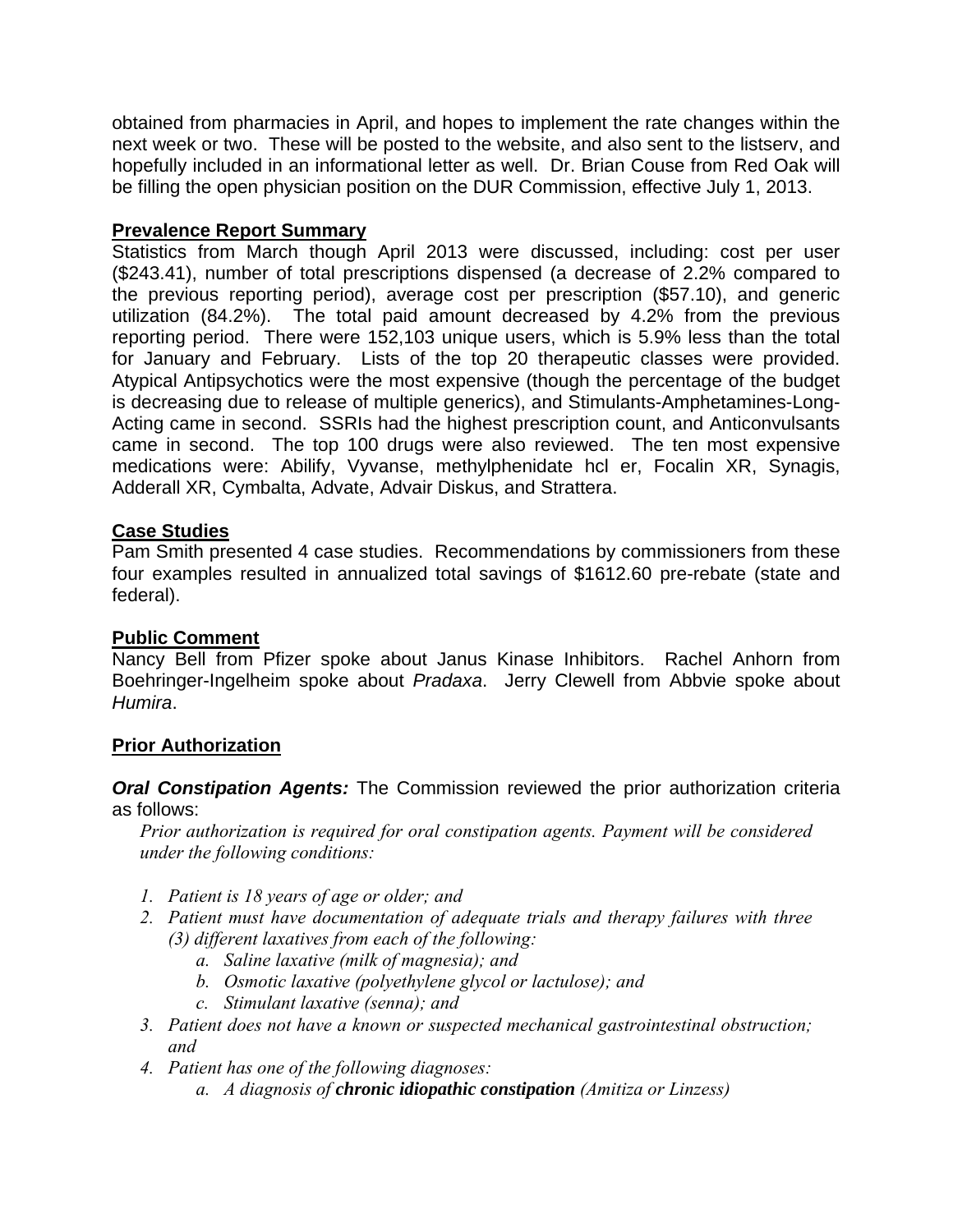- *i. Patient has less than 3 spontaneous bowel movements (SBMs) per week; and*
- *ii. Patient has two or more of the following symptoms within the last 3 months:* 
	- *1. Straining during at least 25% of the bowel movements;*
	- *2. Lumpy or hard stools for at least 25% of bowel movements; and/or*
	- *3. Sensation of incomplete evacuation for at least 25% of bowel movements; and*
- *iii. Documentation the patient is not currently taking constipation-causing therapies*
- *b. A diagnosis of irritable bowel syndrome with constipation (Amitiza or Linzess)* 
	- *i. Patient is female (Amitiza only); and*
	- *ii. Patient has abdominal pain or discomfort at least 3 days per month in last 3 months associated with two (2) or more of the following:* 
		- *1. Improvement with defecation;*
		- *2. Onset associated with a change in stool frequency; and/or*
		- *3. Onset associated with a change in stool form*
- *c. A diagnosis of opioid-induced constipation with chronic, non-cancer pain (Amitiza)* 
	- *i. Patient has been receiving stable opioid therapy for at least 30 days as seen in the patient's pharmacy claims; and*
	- *ii. Patient has less than 3 spontaneous bowel movements (SBMs) per week, with at least 25% associated with one or more of the following:* 
		- *1. Hard to very hard stool consistency;*
		- *2. Moderate to very severe straining; and/or*
		- *3. Having a sensation of incomplete evacuation*

*If the criteria for coverage are met, initial authorization will be given for 12 weeks to assess the response to treatment. Requests for continuation of therapy may be provided if prescriber documents adequate response to treatment.* 

Kellen Ludvigson motioned to accept the above criteria, and Dr. Wilbur seconded. The decision was unanimous.

*Long-Acting Narcotics:* The Commission reviewed the prior authorization criteria as follows:

*Prior authorization is required for all non-preferred long-acting narcotics. Payment will be considered under the following conditions:* 

- *1. There is documentation of previous trials and therapy failures with two (2) chemically distinct preferred long-acting narcotics (such as extended-release morphine sulfate, Opana ER and methadone) at therapeutic doses, and*
- *2. A trial and therapy failure with fentanyl patch at a maximum tolerated dose, and*
- *3. A signed chronic opioid therapy management plan between the prescriber and patient must be included with the prior authorization, and*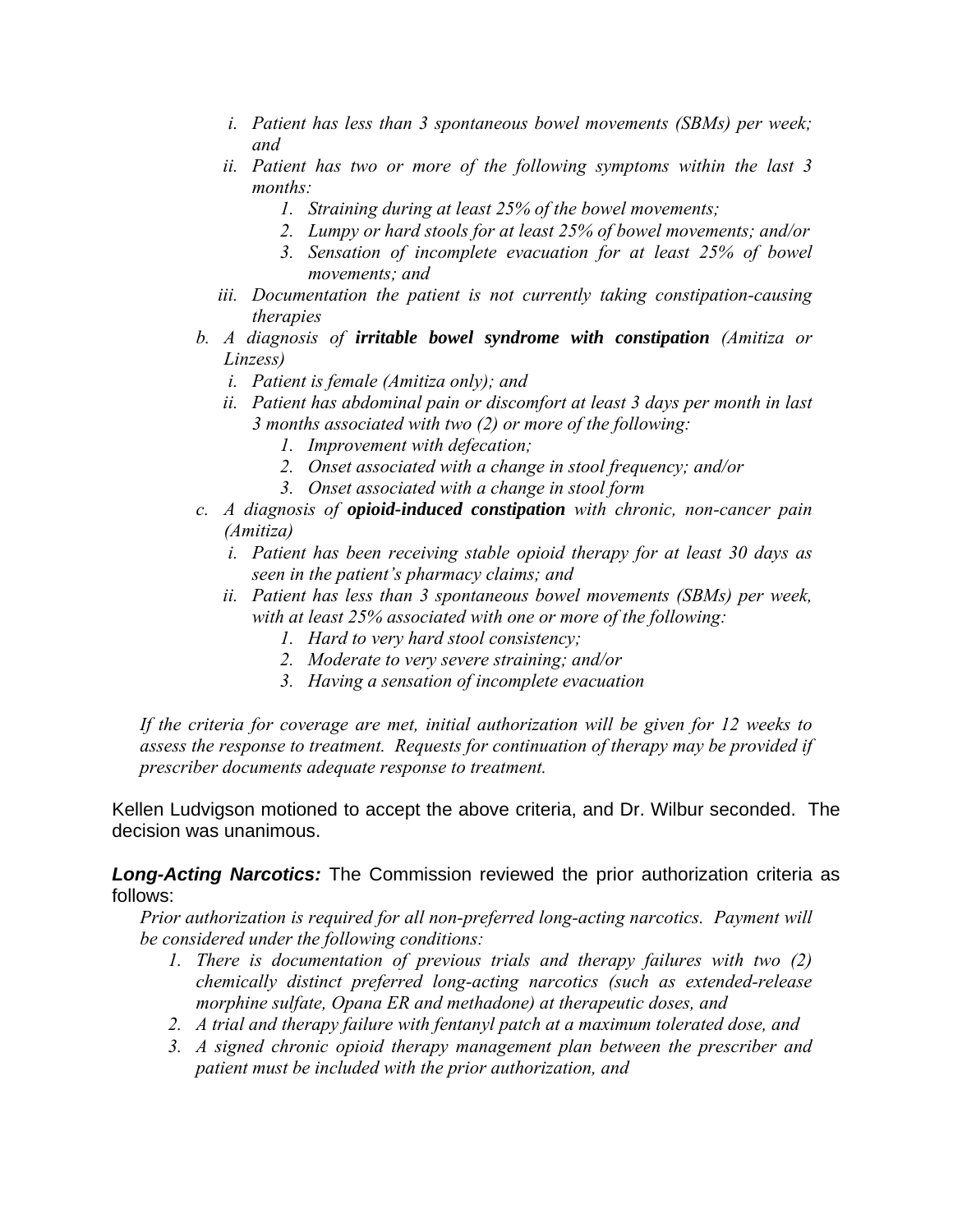- *4. The prescriber must review the patient's use of controlled substances on the Iowa Prescription Monitoring Program website at https://pmp.iowa.gov/IAPMPWebCenter/ prior to requesting prior authorization.*
- *5. Requests for long-acting narcotics will only be considered for FDA approved dosing.*

*The required trials may be overridden when documented evidence is provided that use of these agents would be medically contraindicated.* 

Brett Faine motioned to accept the above criteria, and Larry Ambroson seconded. The decision was unanimous.

*Oral Multiple Sclerosis Agents:* The Commission reviewed the prior authorization criteria as follows:

*Prior authorization is required for fingolimod (Gilenya™) or teriflunomide (Aubagio®). Payment will be considered for patients 18 years of age and older under the following conditions:* 

- *1. A diagnosis of relapsing forms of multiple sclerosis, and*
- *2. A previous trial and therapy failure with a preferred interferon or non-interferon used to treat multiple sclerosis.*

*The required trial may be overridden when documented evidence is provided that the use of these agents would be medically contraindicated.* 

*For patients initiating therapy with fingolimod (Gilenya™), documentation of the following must be provided:* 

- *Patient does not have a recent (within the past 6 months) occurrence of myocardial infarction, unstable angina, stroke, transient ischemic attack, decompensated heart failure requiring hospitalization or Class III/IV heart failure.*
- Patient does not have a history or presence of Mobitz Type II 2<sup>nd</sup> degree or 3<sup>rd</sup> degree *AV block or sick sinus syndrome, unless the patient has a pacemaker.*
- *Patient does not have a baseline QTc interval ≥ 500 ms.*
- *Patient is not being treated with Class Ia or Class III anti-arrhythmic drugs.*

*For patients initiating therapy with teriflunomide (Aubagio®), documentation of the following must be provided:* 

- *Patient does not have severe hepatic impairment.*
- *A negative pregnancy test for females of childbearing age.*
- *Use of a reliable form of contraception for females of childbearing age.*
- *Patient is not taking leflunomide.*

*For patients initiating therapy with dimethyl fumarate (Tecfidera™), documentation of the following must be provided:* 

- *Patient does not have a low lymphocyte count as documented by a recent (within 6 months) CBC prior to initiating therapy.*
- *Upon renewal, documentation of an updated CBC.*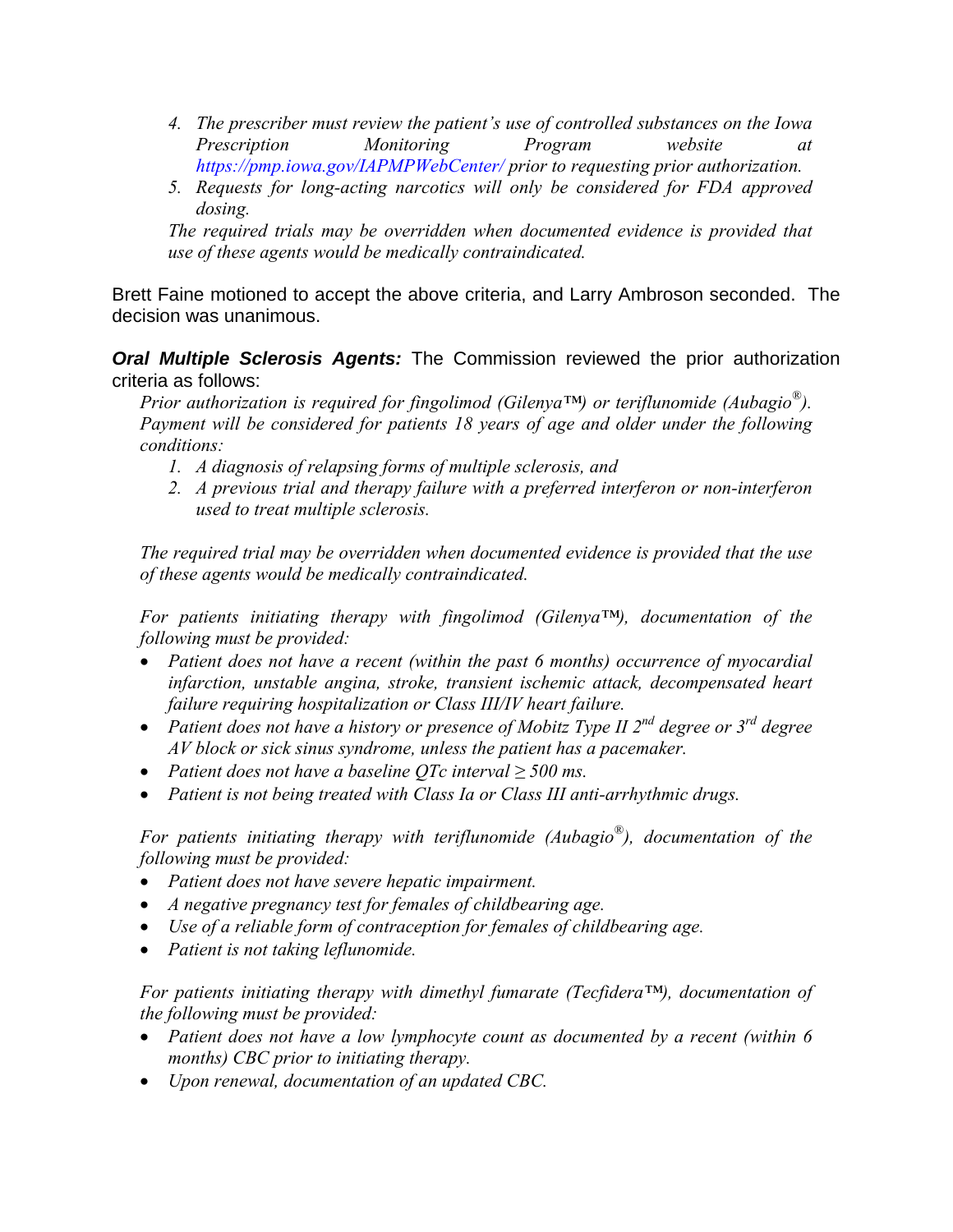Larry Ambroson motioned to accept the above criteria, and Dr. Wilbur seconded. The decision was unanimous.

*Thrombopoietin Receptor Agonists:* The Commission reviewed the prior authorization criteria as follows:

*Payment for a preferred thrombopoietin receptor agonist will only be considered for cases in which there is a diagnosis of chronic immune thrombocytopenic purpura (ITP) including documentation of an insufficient response to a corticosteroid, an immunoglobulin, or the patient has undergone a splenectomy.* 

*Payment for eltrombopag (Promacta) for the treatment of chronic hepatitis C-associated thrombocytopenia will only be considered to allow for initiation and/or maintenance of interferon-based therapy with ribavirin when the patient has a baseline platelet count less*  than  $75 \times 10^9$ /L. Requests will not be considered under the following conditions:

- *1. Patients taking direct acting antiviral agents for the treatment of chronic hepatitis C genotype 1 infection in addition to interferon-based therapy with ribavirin.*
- *2. Patients with decompensated liver disease with a Child-Pugh score > 6 (Class B & C).*
- *3. Patients with a history of ascities.*
- *4. Patients with hepatic encephalopathy.*

*Payment for a non-preferred thrombopoietin receptor agonist will be considered following documentation of a recent trial and therapy failure with a preferred thrombopoietin receptor agonist unless such a trial would be medically contraindicated.* 

Dr. Graber suggested contacting a hepatologist for input. However, the Commission decided to accept the criteria as written. Dr. Wilbur motioned to accept the criteria, and Kellen Ludvigson seconded. The decision was unanimous.

*Topical Testosterone:* The Commission reviewed the prior authorization criteria as follows:

*Prior authorization is required for topical testosterone products. Payment for nonpreferred topical testosterone products will be authorized only for cases in which there is documentation of previous trials and therapy failures with two preferred agents. Payment will be considered under the following conditions:* 

- *1. Patient is male and 18 years of age or older; and*
- *2. Patient has a diagnosis of hypogonadism; and*
- *3. Patient has two (2) morning pre-treatment testosterone levels below the lower limit of the normal testosterone reference range of the individual laboratory used (Please attach lab results); and*
- *4. Patient has at least one of the signs and symptoms specific to androgen deficiency* 
	- *a. Incomplete or delayed sexual development*
	- *b. Breast discomfort, gynecomastia*
	- *c. Loss of body hair, reduction in shaving frequency*
	- *d. Very small (<5mL) or shrinking testes*
	- *e. Hot flushes, sweats*
	- *f. Height loss, low trauma fracture, low bone mineral density; and*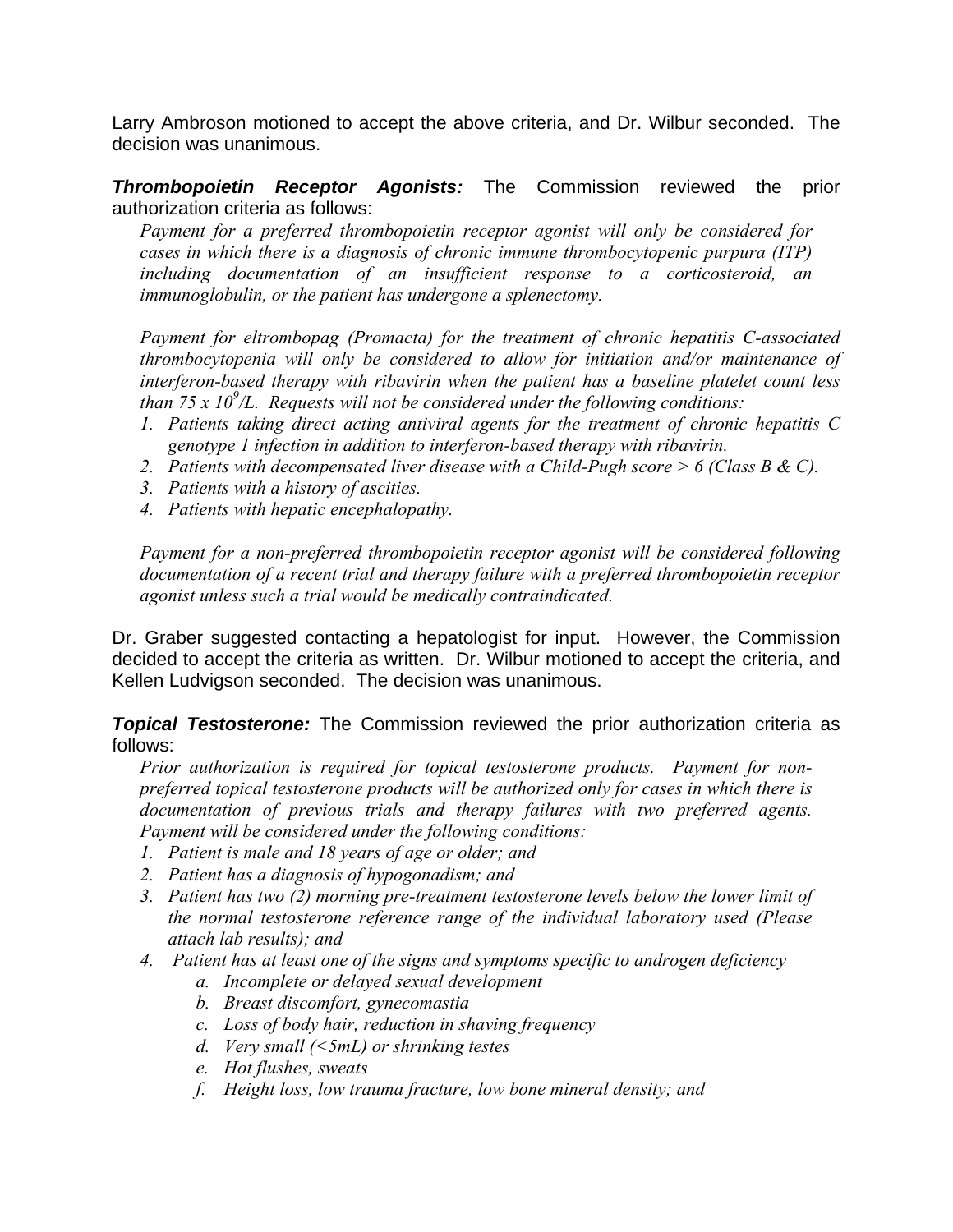- *5. Patient does not have:* 
	- *a. Breast or prostate cancer*
	- *b. Palpable prostate nodule or prostate-specific antigen (PSA) > 4ng/mL*
	- *c. Hematocrit > 50%*
	- *d. Untreated severe obstructive sleep apnea*
	- *e. Severe lower urinary tract symptoms*
	- *f. Uncontrolled or poorly controlled heart failure*

*If criteria for coverage are met, initial authorization will be given for 3 months. Requests for continuation of therapy will require the following:* 

- *1. An updated testosterone level (Please attach lab result); and*
- *2. Documentation of how the patient's specific symptoms have responded to therapy; and*
- *3. Documentation the patient has not experienced a hematocrit > 54% or an increase in PSA > 1.4ng/mL in the past 12 months.*

*The required trials may be overridden when documented evidence is provided that use of these agents would be medically contraindicated.* 

A note will be added to the PA form stating that Iowa Medicaid does not cover sexual dysfunction or low sperm count diagnoses. Brett Faine motioned to accept the criteria as amended, and Dr. Wilbur seconded. The decision was unanimous.

*Repository Corticotropin Injection (H.P. Acthar Gel):* The Commission reviewed the prior authorization criteria as follows:

*Prior authorization is required for repository corticotropin injection. Payment will be considered under the following conditions:* 

- *1. Patient is under two years of age and*
- *2. Patient has a diagnosis of infantile spasms.*

*Treatment of compendia indicated steroid-response conditions will only be considered upon documented contraindications or intolerance to corticosteroids not expected to occur with the use of repository corticotropin injection.* 

*If criteria for coverage are met, authorization will be provided for up to 30 days of treatment for all indications.* 

As this was the second review of these criteria, no motion was necessary. The recommendation will be sent to the Department for consideration.

*Janus Kinase (JAK) Inhibitors:* The Commission reviewed the prior authorization criteria as follows:

*Prior authorization is required for Janus kinase (JAK) inhibitors. Payment will be considered when the following conditions are met:* 

- *1. The patient is 18 years of age or older; and*
- *2. Has a diagnosis of moderate to severe rheumatoid arthritis; and*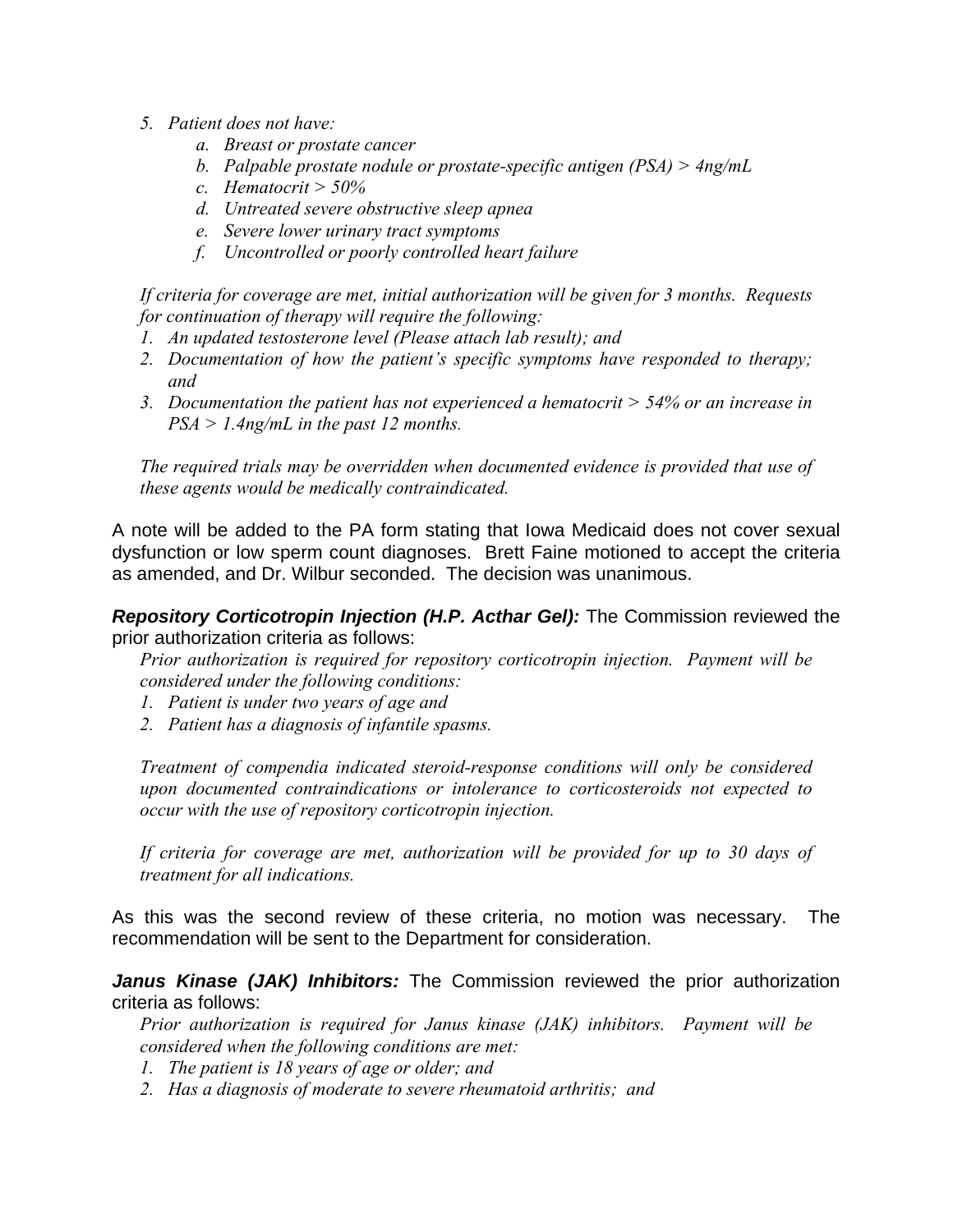- *3. Has a documented trial and inadequate response to two preferred oral disease modifying antirheumatic drugs (DMARD) used concurrently. The combination must include methotrexate plus another preferred oral DMARD (hydroxychloroquine, sulfasalazine, leflunomide, or minocycline) ; and*
- *4. Has a documented trial and inadequate response to preferred biological DMARD; and*
- *5. The patient is not using or planning to use tofacitinib in combination with biologic DMARDs or potent immunosuppressants (azathioprine or cyclosporine); and*
- *6. Has been tested for latent tuberculosis prior to initiating therapy and will be monitored for active tuberculosis during treatment; and*
- *7. Recommended laboratory monitoring of lymphocytes, neutrophils, hemoglobin, liver enzymes and lipids are being conducted according to manufacturer labeling; and*
- *8. Patient does not have a history of malignancy, except for those successfully treated for non-melanoma skin cancer (NMSC); and*
- *9. Patient is not at an increased risk of gastrointestinal perforation.*

*The required trials may be overridden when documented evidence is provided that the use of these agents would be medically contraindicated.*

As this was the second review of these criteria, no motion was necessary. The recommendation will be sent to the Department for consideration.

**Dabigatran (Pradaxa):** The Commission reviewed the prior authorization criteria as follows:

*Prior authorization is required for dabigatran (Pradaxa®). Payment will be considered for patients under the following conditions:* 

- *1. Patient has a diagnosis of non-valvular atrial fibrillation; and*
- *2. Documentation of a previous trial and therapy failure with warfarin (TIA, stroke, or inability to maintain a therapeutic INR with a minimum 6 month trial); and*
- *3. Presence of at least one additional risk factor for stroke, with a CHADS<sub>2</sub> score*  $\geq 1$ *; and*
- *4. Patient does not have a mechanical prosthetic heart valve; and*
- *5. Patient does not have active pathological bleeding; and*
- *6. Patient does not have severe renal impairment (CrCl < 15mL/min) or is not on dialysis.*

*The required trials may be overridden when documented evidence is provided that the use of these agents would be medically contraindicated.* 

The DUR Commission also recommends a quantity limit of 60 capsules per 30 days and to include the CHADS<sub>2</sub> scoring table on the PA form. Brett Faine motioned to accept the criteria as amended, and Dr. Wilbur seconded. The motion passed with all in favor. The recommendation will be sent to the Department for consideration.

## **Public Comment**

Dr. Robert Calder from Merck spoke about Zetia.